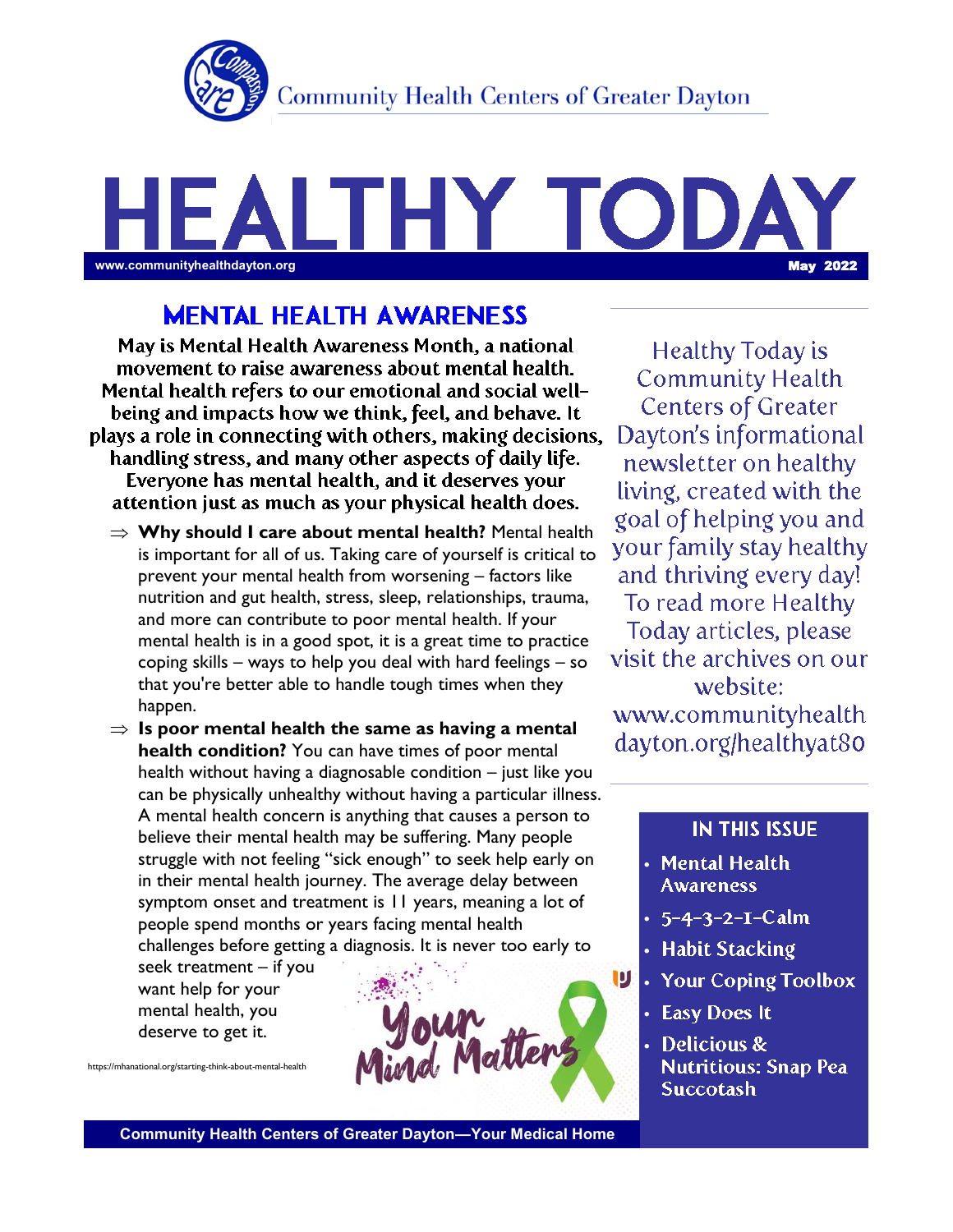# $5 - 4 - 3 - 2 - 1 - CALM$

Anxiety is something most of us have experienced at least once in our life. This five-step exercise can be very helpful during periods of anxiety or panic by helping to ground you in the present when your mind is bouncing around between various anxious thoughts. Before starting this exercise, pay attention to your breathing. Slow, deep, long breaths can help you maintain a sense of calm or help you return to a calmer state. Once you find your breath, go through the following steps to help ground yourself:

- $\Rightarrow$  5: Acknowledge FIVE things you see around you. It could be a pen, a spot on the ceiling, anything in your surroundings.
- $\Rightarrow$  4: Acknowledge FOUR things you can touch around you. It could be your hair, a pillow, or the ground under your feet.
- $\Rightarrow$  3: Acknowledge THREE things you hear. This could be any external sound. If you can hear your belly rumbling that counts! Focus on things you can hear outside of your body.
- $\Rightarrow$  2: Acknowledge TWO things you can smell. Maybe you are in your office and smell pencil, or maybe you are in your bedroom and smell a pillow. If you need to take a brief walk to find a scent you could smell soap in your bathroom, or nature outside.
- $\Rightarrow$  1: Acknowledge ONE thing you can taste. What does the inside of your mouth taste like—gum, coffee, or the sandwich from lunch?

# **Anxiety Busting!**

The next time your mind is stuck on anxiety and worry, try the following simple exercise!

#### Look around you and notice:

- 5 things you can see: Your hands, the sky, a plant.
	- 4 things you can feel: Feet on the ground, the chair.
	- 3 things you can hear: Birds chirping, your breath.
	- 2 things you can smell: Coffee, your lunch, clothes.
	- 1 thing you can taste: A mint, gum, the fresh air.

# **HABIT STACKING**

Every journey, including your own journey to better health and well-being, begins with just one step.

Although getting and staying healthy can feel like a big challenge, it doesn't have to be. Working small, positive steps into your daily life can help you build a healthier life routine.

But just putting them on your mental to-do list might not be enough. Tying those positive steps to other things you already  $do$  regularly  $-$  a practice called "habit stacking," or "habit chaining"  $-$  can help turn them into ironclad habits. For instance,

you could take a daily habit, like brushing your teeth, and add in a little movement, like doing five squats.

Here are a few more ideas. Taking a walk —> Focus mindfully on the sights and sounds of your walk (instead of daily stressors at work or home). Writing a to-do list —> Start by listing one or two things you are grateful for every day.

Making coffee or tea —> Wash and slice up a vegetable for snacking while you wait for water to heat or tea to steep.

https://

www.urmc.rochester.edu/behavioral-health-partners/bhp-blog/april-2018/5-4-3-2-1-coping-technique-foranxiety.aspx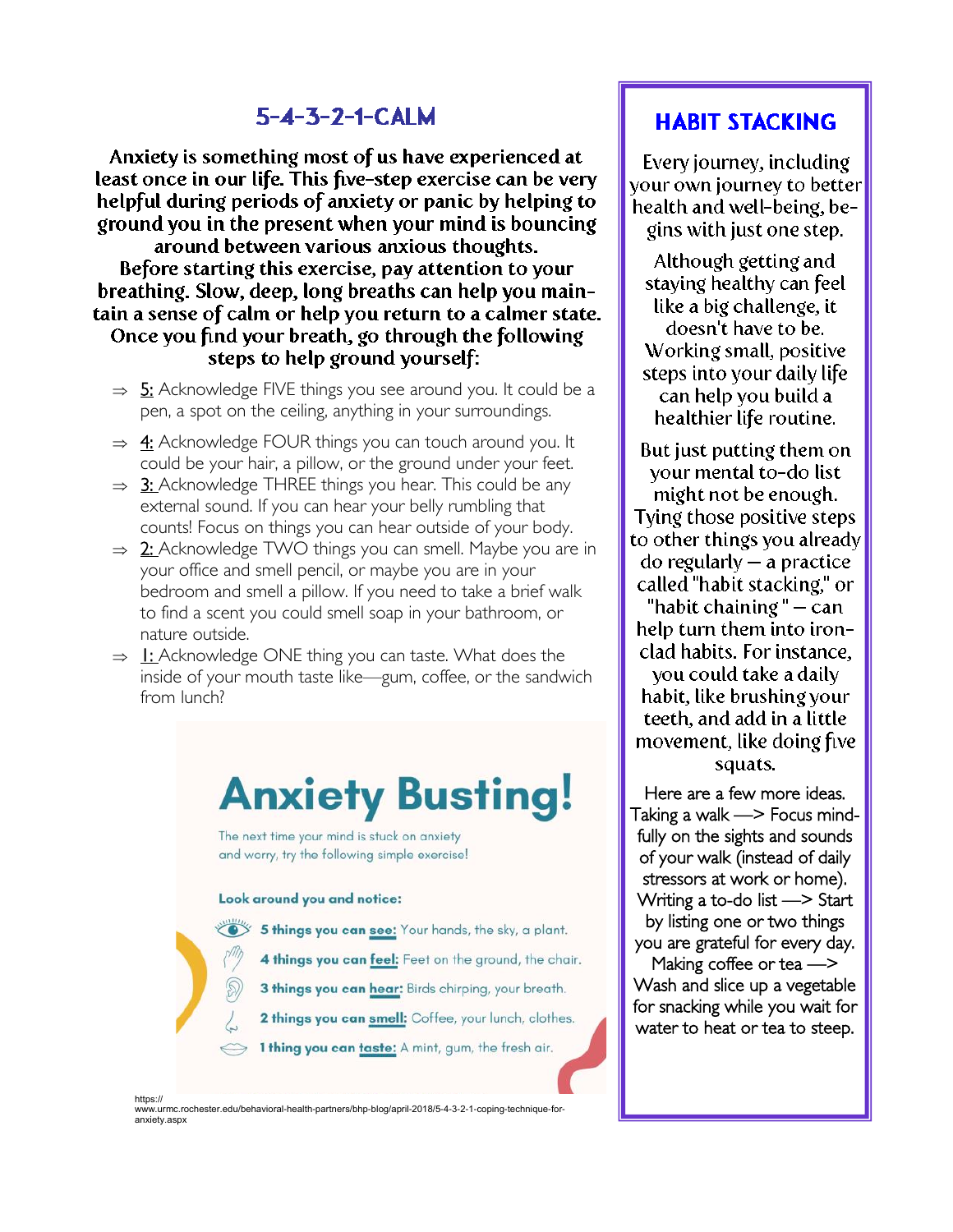### **YOUR COPING TOOLBOX**

Everyone goes through periods of hardship and stress, and it's important to take care of yourself. You should have tools on standby to use when times get tough.

A coping toolbox is a collection of skills, techniques, items, and other suggestions that you can turn to as soon as you start to feel anxious or distressed. No one thing works for everyone, and it may take some trial and error, but building a coping toolbox is a great way to be prepared for those times when your mental well-being starts to slip – think of it as a safety net.

Creating your toolbox can be as simple as writing a list (on your phone or on paper) of what helps, like breathing exercises or going for a run  $-$  this way, when you start struggling with your mental health, you don't have to remember what to do or search for tips. You can also have a physical toolbox and fill it with things like a stress ball, written notes to yourself, and photos that make you happy.

https://www.mhanational.org/building-your-copingtoolbox

# **FASY DOFS IT**

Not many of us have the time or money to attend a spa weekend. But we can still find our inner peace one piece at a time. That's what a practice called habit stacking is about  $$ building a healthier lifestyle by incrementally adding positive habits to your daily routine. If the COVID-19 pandemic has thrown you out of step, habit stacking might help you regain your rhythm with modest, stress-busting practices. Look for opportunities throughout your day to slip in some serenity. For instance, every time you go to your mailbox, you could make it a point to pause, take in the sights around you and slowly breathe in the outside air. Here are some other ideas for stacking habits to relax and inspire you:

| When you                            | Try this                                                                                                                                                                |
|-------------------------------------|-------------------------------------------------------------------------------------------------------------------------------------------------------------------------|
| Wash up in the<br>morning           | Smile at yourself in the mirror. Add in positive self-talk, focusing on<br>your personal strengths and how you'll best address the day's<br>challenges.                 |
| Fat breakfast                       | Savor the first mouthful of food. Chew slowly and note the food's<br>temperature, taste and texture. Later, take time to smell (and swish)<br>the coffee (or tea), too! |
| Check your daily<br>schedule        | Write down something or someone you're grateful for - and why.<br>Then get in the habit of expressing your gratitude to that person.                                    |
| Get behind the<br>wheel of your car | After you put on your seat belt, take several slow, deep breaths<br>before you start the car, and again when you arrive at your<br>destination.                         |
| Prepare for a<br>meeting            | Roll your shoulders to release stress. Add in some neck and then<br>some hand stretches.                                                                                |
| End a meeting                       | List the three most important things you have to do next, personally<br>or professionally.                                                                              |
| Finish dinner                       | Take a moment to pet a dog or cat or hug a loved one. Then connect<br>with a friend or family member online.                                                            |
| Go to bed                           | Tuck your phone away at least 30 minutes before you go to sleep.<br>Read a book or magazine, then pray or meditate for relaxation.                                      |

https://www.heart.org/en/healthy-living/healthy-lifestyle/habits/easy-does-it